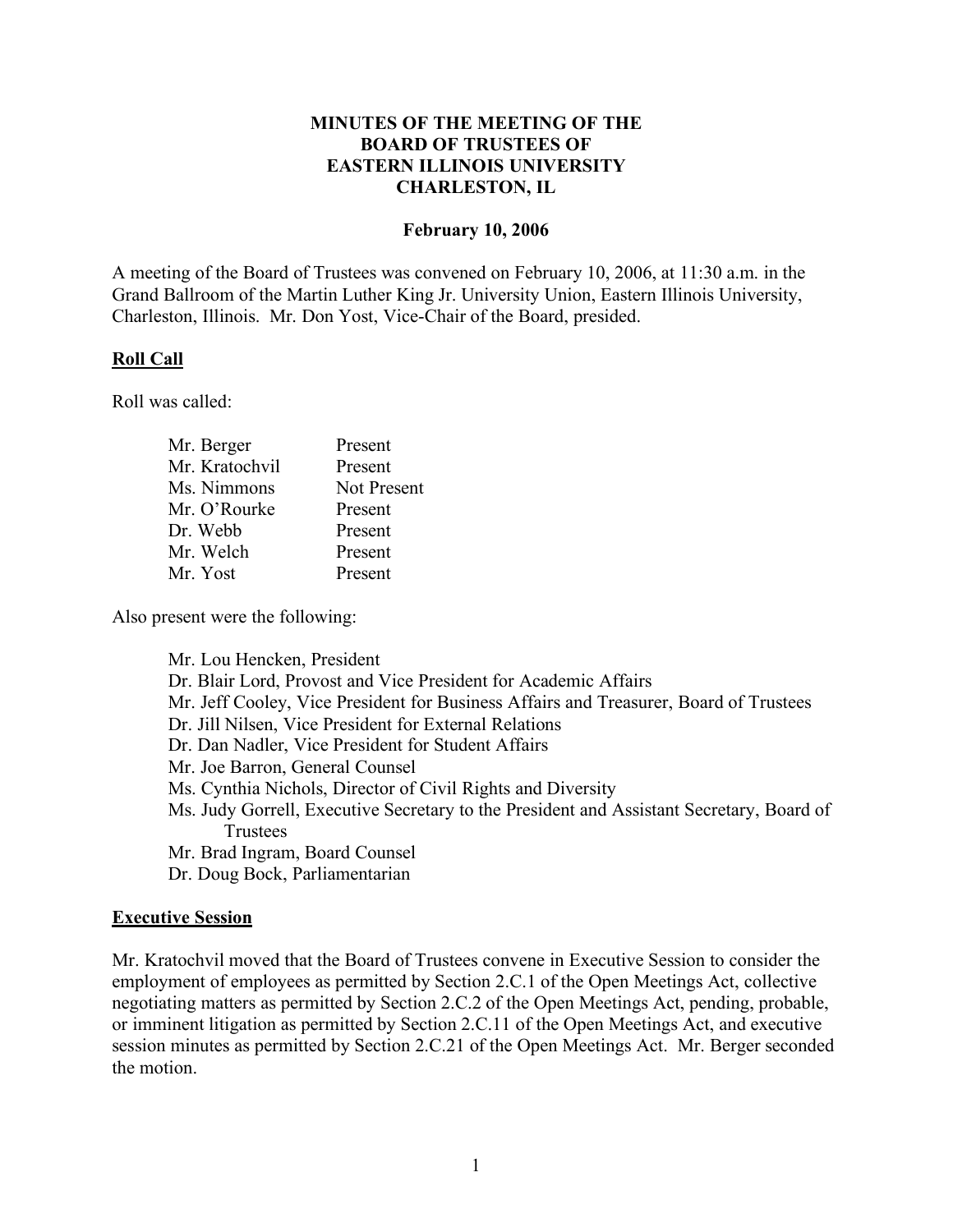Roll was called and the vote was as follows:

| Mr. Berger     | Yes |
|----------------|-----|
| Mr. Kratochvil | Yes |
| Mr. O'Rourke   | Yes |
| Dr. Webb       | Yes |
| Mr. Welch      | Yes |
| Mr. Yost       | Yes |

Motion carried.

Mr. O'Rourke moved to reconvene in Open Session; Mr. Welch seconded the motion.

Roll was called and the vote was as follows:

| Yes |
|-----|
| Yes |
| Yes |
| Yes |
| Yes |
| Yes |
|     |

Motion carried.

### **Action Items**

1. Dr. Webb moved to approve and release the minutes from the Board of Trustees Executive Session on September 16, 2005 and December 14, 2005. Mr. Kratochvil seconded the motion.

Roll was called and the vote was as follows:

| Mr. Berger     | Yes |
|----------------|-----|
| Mr. Kratochvil | Yes |
| Mr. O'Rourke   | Yes |
| Dr. Webb       | Yes |
| Mr. Welch      | Yes |
| Mr. Yost       | Yes |

Motion carried.

2. Mr. Welch moved to approve three Board of Trustees Regulation Revisions. 1) *Regulation* II.B.4.b. – Termination with Notice. The proposed revision is a terminology change from "Termination with Notice" to "Nonrenewal of Contract" to reflect the true description of the process, reduce confusion, distinguish nonrenewal based on no further need for an individual's services from termination with notice based on misbehavior and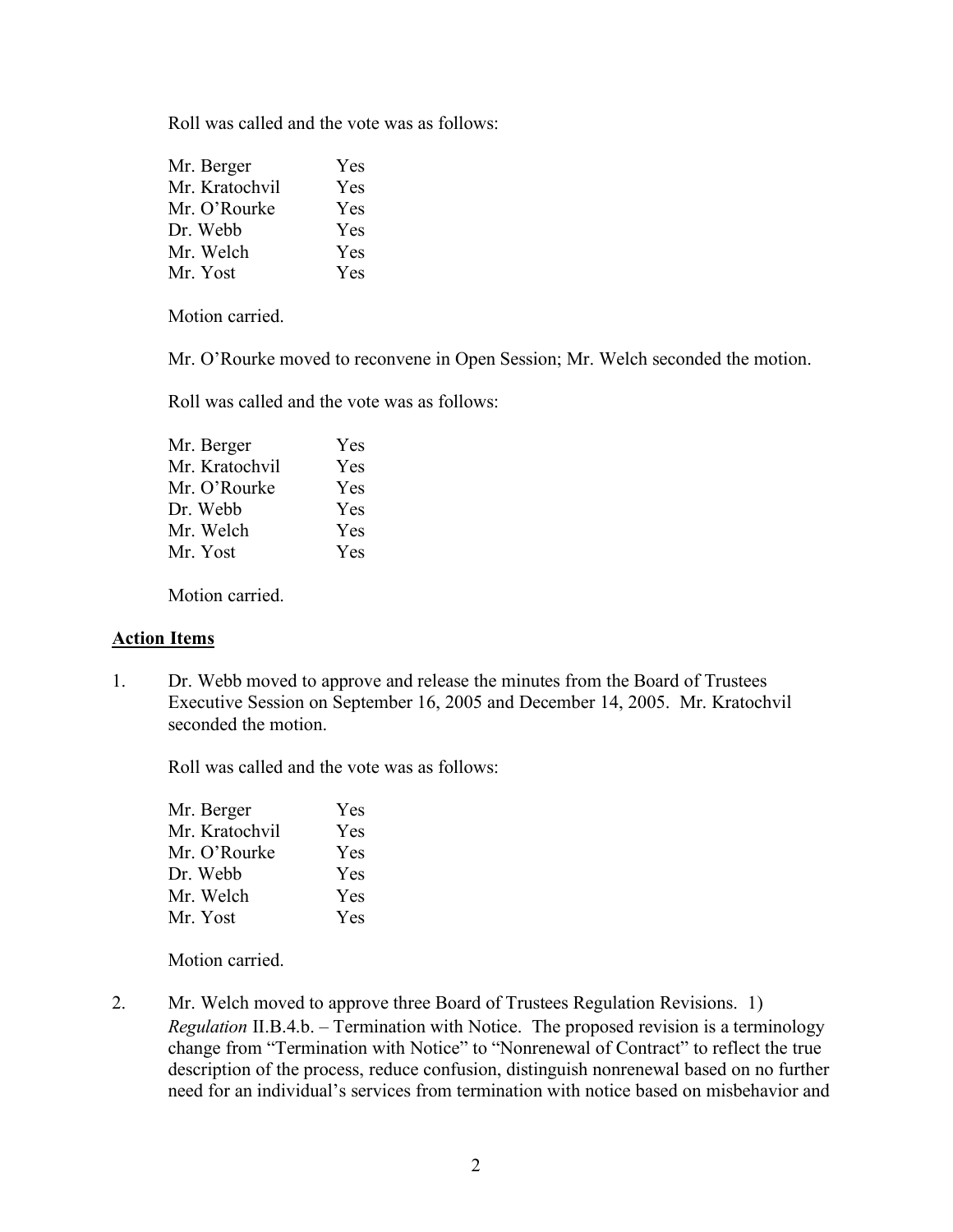remove the perceived stigma implied from a "termination." 2) *Regulation* V.J.8. – Tuition and Mandatory Fees. The proposed revision in the Student Abroad Fee structure would provide that establishment of charges for study abroad is consistent with all other fees. 3) *Regulation* III.B.2.b. – Honorary Degrees. The proposed revision would increase the number of honorary degrees awarded each year from two to four. Mr. O'Rourke seconded the motion.

Roll was called and the vote was as follows:

| Yes |
|-----|
| Yes |
| Yes |
| Yes |
| Yes |
| Yes |
|     |

Motion carried.

3. Mr. Kratochvil moved to approve the three year labor agreement with the American Federation of State, County and Municipal Employees (AFSCME) Local #981 Service Unit. This is the AFSCME that takes care of primarily building service workers, food service workers, locker room attendants, etc. This is a three year contract; 3 percent increase per year.

The estimated cost effective September 15, 2005 is \$156,330.00, the estimated cost effective September 15, 2006 is \$161,020.00, and the estimated cost effective September 15, 2007 is \$165,020.00. Mr. Berger seconded the motion.

Roll was called and the vote was as follows:

| Mr. Berger     | Yes |
|----------------|-----|
| Mr. Kratochvil | Yes |
| Mr. O'Rourke   | Yes |
| Dr. Webb       | Yes |
| Mr. Welch      | Yes |
| Mr. Yost       | Yes |

Motion carried.

4. Mr. Berger moved to approve a 7.5 percent increase in room and board rates for the Residence Halls, Greek Court, University Apartments, and University Court. This increase is to cover normal inflationary increases, such as the cost of food and utilities, and repairs and renovations to the residence halls. Mr. Welch seconded the motion.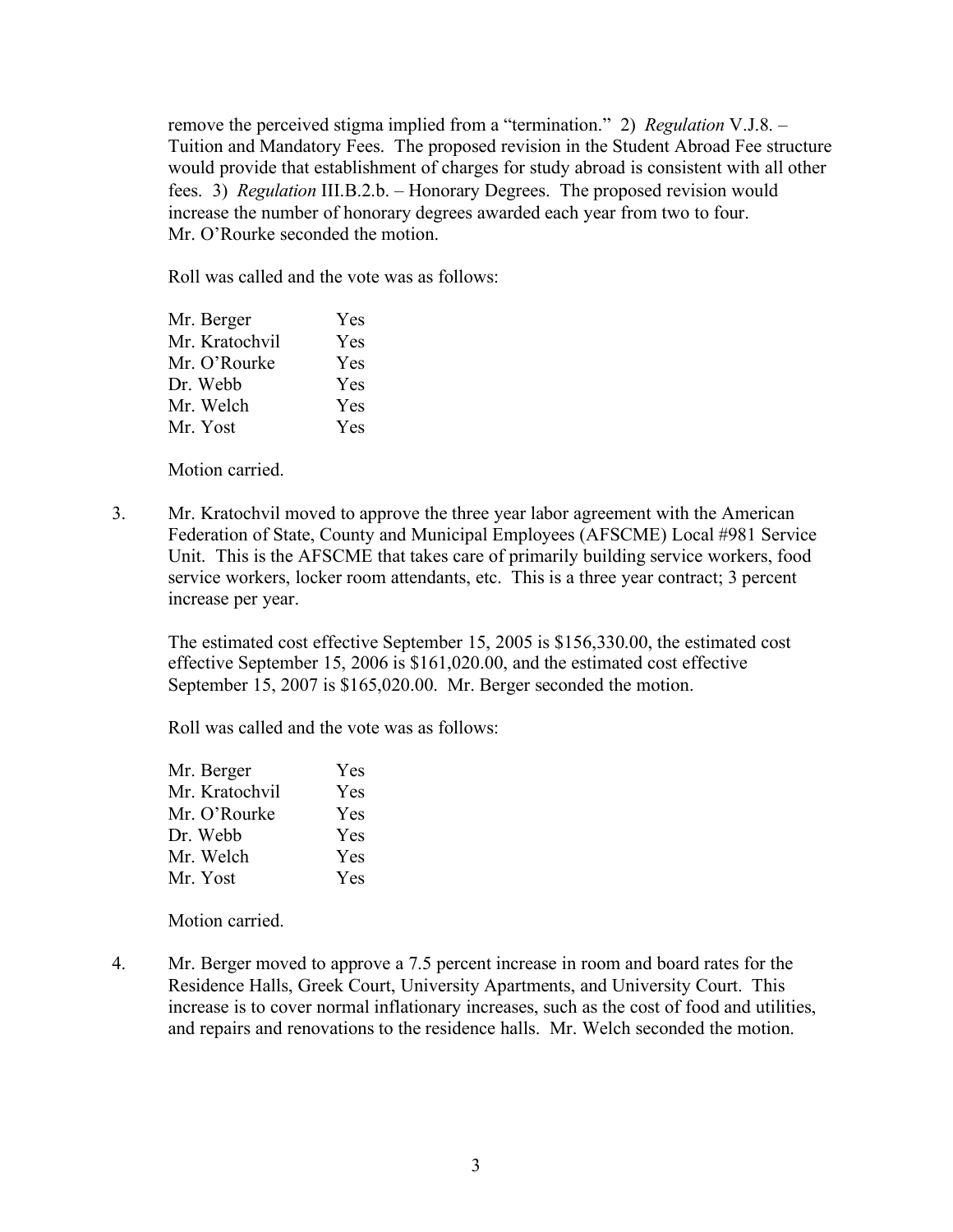# **HOUSING RATES**

| <b>RESIDENCE HALLS &amp; GREEK COURT</b>                                                                                                     | Effective Fall Semester 2006 |                          |                            |                       |
|----------------------------------------------------------------------------------------------------------------------------------------------|------------------------------|--------------------------|----------------------------|-----------------------|
| <b>School Year Room and Board</b><br>7 Plus Meal Option/Semester<br>7 Dining Center Meals per week plus<br>\$200 Dining Dollars per Semester | <b>CURRENT</b><br>\$2,749    | <b>INCREASE</b><br>\$206 | <b>PROPOSED</b><br>\$2,955 | (Rm \$2068/Bd \$887)  |
| 10 Plus Meal Option/Semester<br>10 Dining Center Meals per week plus<br>\$60 Dining Dollars per Semester                                     | \$2,871                      | \$215                    | \$3,086                    | (Rm\$2068/Bd \$1018)  |
| 12 Plus Meal Option/Semester<br>12 Dining Center Meals per week plus<br>\$100 Dining Dollars per Semester                                    | \$2,979                      | \$224                    | \$3,203                    | (Rm \$2068/Bd \$1135) |
| 15 Plus Meal Option/Semester<br>15 Dining Center Meals per week plus<br>\$140 Dining Dollars per Semester                                    | \$3,098                      | \$232                    | \$3,330                    | (Rm \$2068/Bd \$1262) |

The Plus Meal Option permits each student with a board plan to use a specified number of Dining Dollars for any of the following: 1) Purchases at the Food Court, Java B & B and Panther Pantry within the University Union; 2) Purchases at our two residence hall convenience centers; 3) Meals for a guest in any Dining Center when accompanied by the student; 4) Additional meals for the student in any Dining Center.

| Double Room as Single (per Semester) | \$750  | \$0  | \$750  |
|--------------------------------------|--------|------|--------|
| Triple as Double (per Semester)      | \$400  | \$0  | \$400  |
| <b>Summer Room and Board</b>         |        |      |        |
| 2007 Summer - 4 Week - Single Room   | \$639  | \$48 | \$687  |
| 2007 Summer - 4 Week - Double Room   | \$512  | \$38 | \$550  |
| 2007 Summer - 6 Week - Single Room   | \$959  | \$72 | \$1031 |
| 2007 Summer - 6 Week - Double Room   | \$767  | \$58 | \$825  |
| 2007 Summer - 8 Week - Single Room   | \$1279 | \$96 | \$1375 |
| 2007 Summer - 8 Week - Double Room   | \$1023 | \$77 | \$1100 |

NOTE: Included in this rate is the 12 Plus Meal Option and it is the only option offered during Intersession and Summer Sessions

#### **UNIVERSITY APARTMENTS (Monthly rates will be effective August 15, 2006.)**

| 9.5 MONTHS:                       | <b>CURRENT</b> | <b>INCREASE</b> | <b>PROPOSED</b> |
|-----------------------------------|----------------|-----------------|-----------------|
| 1 1/2 Room Apartment (efficiency) | \$3.586        | \$108           | \$3.694         |
| 2 Room Apartment (one bedroom)    | \$3.770        | \$114           | \$3.884         |
| <b>Super Efficiency</b>           | \$3.356        | \$100           | \$3.456         |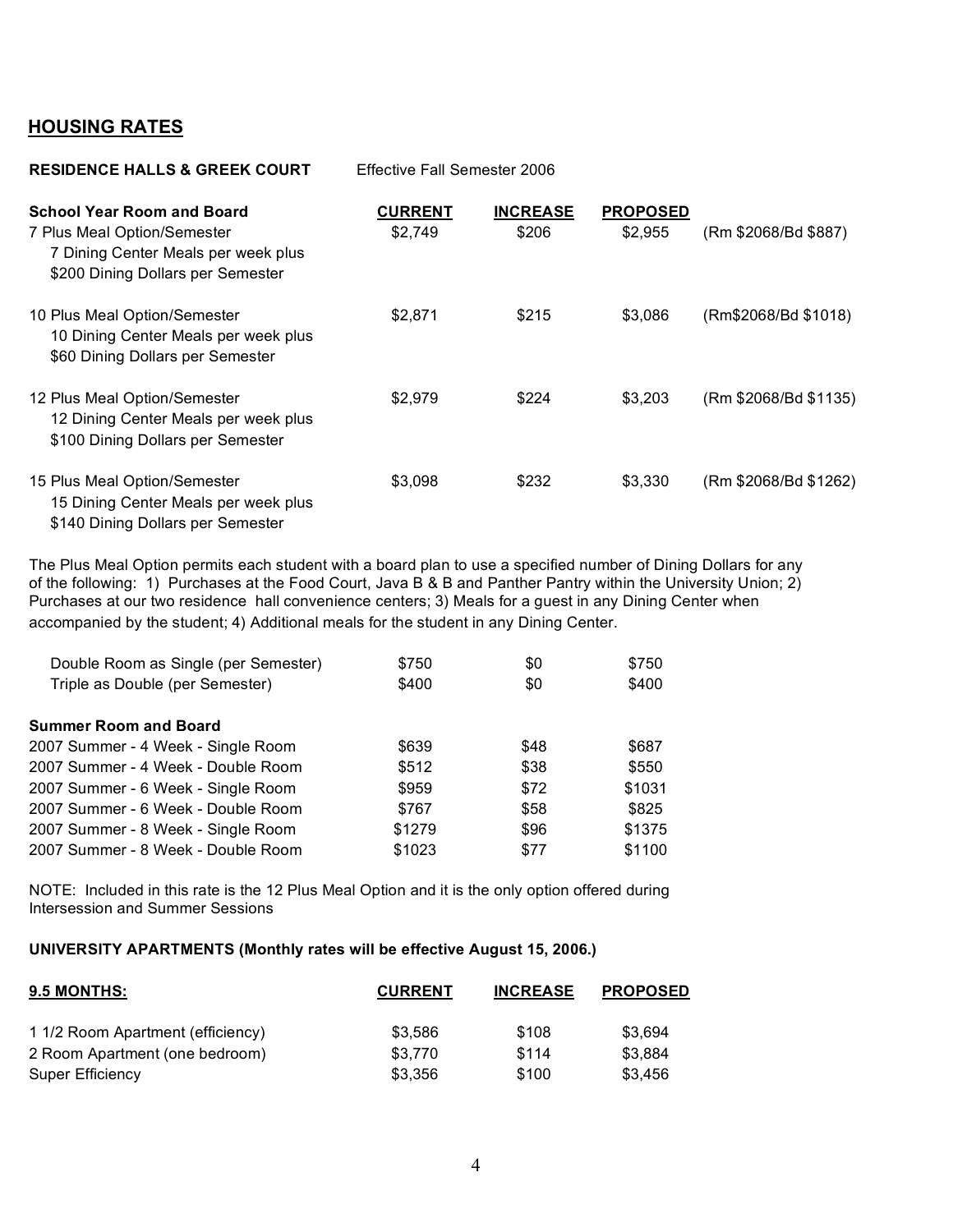# **PER MONTH:**

| 1 1/2 Room Apartment (efficiency) | \$378 | \$11 | \$389 |
|-----------------------------------|-------|------|-------|
| 2 Room Apartment (one bedroom)    | \$397 | \$12 | \$409 |
| Super Efficiency                  | \$353 | \$11 | \$364 |

**UNIVERSITY COURT - 2006-2007**

**Academic Year Rates** (Effective

August 15, 2006)

Per resident, per semester, based on double occupancy

|                                          | <b>CURRENT</b> | <b>INCREASE</b> | <b>PROPOSED</b> |
|------------------------------------------|----------------|-----------------|-----------------|
| 2 Bedroom, 1 Bath, No Balcony            | \$2,210        | \$0             | \$2,210         |
| 2 Bedroom, 1 Bath, Balcony               | \$2,344        | \$0             | \$2,344         |
| 1 Bedroom, 1 Bath, Balcony               | \$2,796        | \$0             | \$2,796         |
| 2 Bedroom, 1 1/2 Bath, No Balcony        | \$2,400        | \$0             | \$2,400         |
| 2 Bedroom, 1 1/2 Bath, Balcony           | \$2,487        | \$0             | \$2,487         |
| 1 Bedroom, 1 Bath, No Balcony            | \$2,554        | \$0             | \$2,554         |
| Studio                                   | \$2,093        | \$0             | \$2,093         |
| 3 Bedroom, 1 Bath                        | \$2,824        | \$0             | \$2,824         |
| <b>Fall 2006 Semester Only Contracts</b> |                |                 |                 |
| 2 Bedroom, 1 Bath, No Balcony            | \$2,431        | \$0             | \$2,431         |
| 2 Bedroom, 1 Bath, Balcony               | \$2,578        | \$0             | \$2,578         |
| 1 Bedroom, 1 Bath, Balcony               | \$3,076        | \$0             | \$3,076         |
| 2 Bedroom, 1 1/2 Bath, No Balcony        | \$2,640        | \$0             | \$2,640         |
| 2 Bedroom, 1 1/2 Bath, Balcony           | \$2,736        | \$0             | \$2,736         |
| 1 Bedroom, 1 Bath, No Balcony            | \$2,809        | \$0             | \$2,809         |
| Studio                                   | \$2,302        | \$0             | \$2,302         |
| 3 Bedroom, 1 Bath                        | \$3,106        | \$0             | \$3,106         |
| Summer 2007 (Effective May 2007)         |                |                 |                 |
| <b>Monthly Rate</b>                      |                |                 |                 |
| 2 Bedroom, 1 Bath, No Balcony            | \$416          | \$0             | \$416           |
| 2 Bedroom, 1 Bath, Balcony               | \$445          | \$0             | \$445           |
| 1 Bedroom, 1 Bath, Balcony               | \$447          | \$0             | \$447           |
| 2 Bedroom, 1 1/2 Bath, No Balcony        | \$445          | \$0             | \$445           |
| 2 Bedroom, 1 1/2 Bath, Balcony           | \$462          | \$0             | \$462           |
| 1 Bedroom, 1 Bath, No Balcony            | \$416          | \$0             | \$416           |
| Studio                                   | \$417          | \$0             | \$417           |
| 3 Bedroom, 1 Bath                        | \$472          | \$0             | \$472           |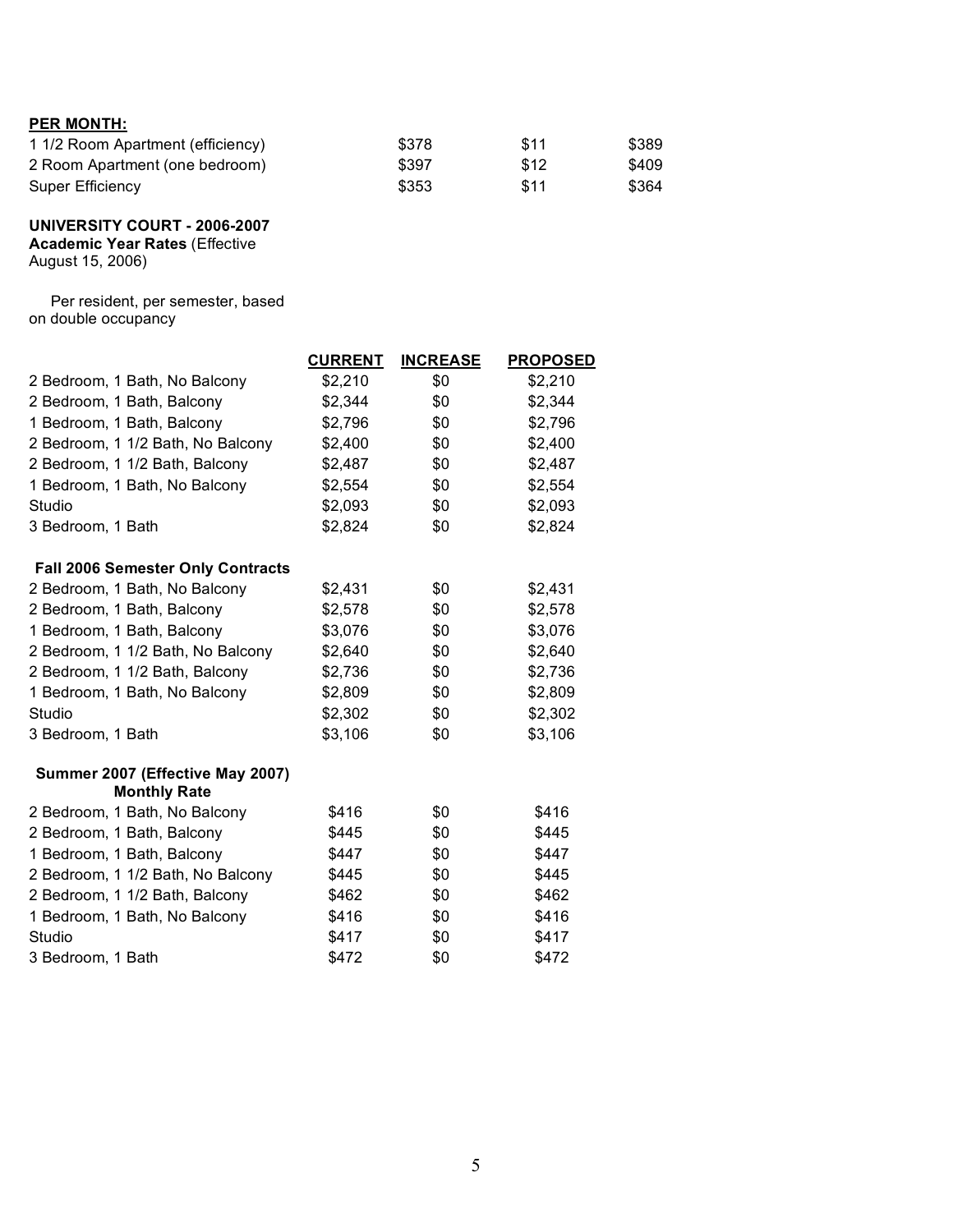Roll was called and the vote was as follows:

| Mr. Berger     | Yes |
|----------------|-----|
| Mr. Kratochvil | Yes |
| Mr. O'Rourke   | Yes |
| Dr. Webb       | Yes |
| Mr. Welch      | Yes |
| Mr. Yost       | Yes |

Motion carried.

5. Dr. Webb moved to approve the awarding of 4 honorary degrees: Mr. Patrick Coburn, Mr. William Edward Phipps (Couch), Mr. Jeffrey G. Scott, and Mr. Charles Jacobs Younger.

Patrick Coburn has enjoyed a successful journalism career since leaving Eastern Illinois University in 1965. Mr. Coburn was named publisher by the State Journal Registrar in 1997. He also serves as Vice President of the Copley Press incorporated. Mr. Coburn was inducted into the Eastern Journalism Department Alumnus Hall of Fame in 2003.

William Edward Phipps (Couch) came to Eastern in 1939. He had roles in many films, including "The War of the Worlds," "Julius Caesar," and "Night of the Hunter," and he also appeared in many television shows including "Gunsmoke," "Perry Mason," and "The Twilight Zone." But, Mr. Phipps (Couch) is perhaps best known by generations as the voice of Prince Charming in Walt Disney's "Cinderella."

Jeffrey Scott graduated from Eastern's School of Business in 1968. Mr. Scott recently retired as regional Vice President of Sagemark Consulting, formerly CIGNA Financial Advisors, after more than three decades in the financial services industry. He received the EIU Distinguished Alumni Award in 1995 and now serves as a member of the EIU Foundation Board of Directors.

Charles Jacobs Younger served as student body president and played on the EIU baseball team before earning a physics degree from Eastern in 1954. In 1967, he joined Continental Cablevision, Inc., rising through the ranks to become executive vice president, making him responsible for operations in eight states with 1.4 million subscribers. Mr. Younger received the Burnham & Nancy Neal Philanthropy Award for Outstanding Private Foundation.

Mr. Kratochvil seconded the motion.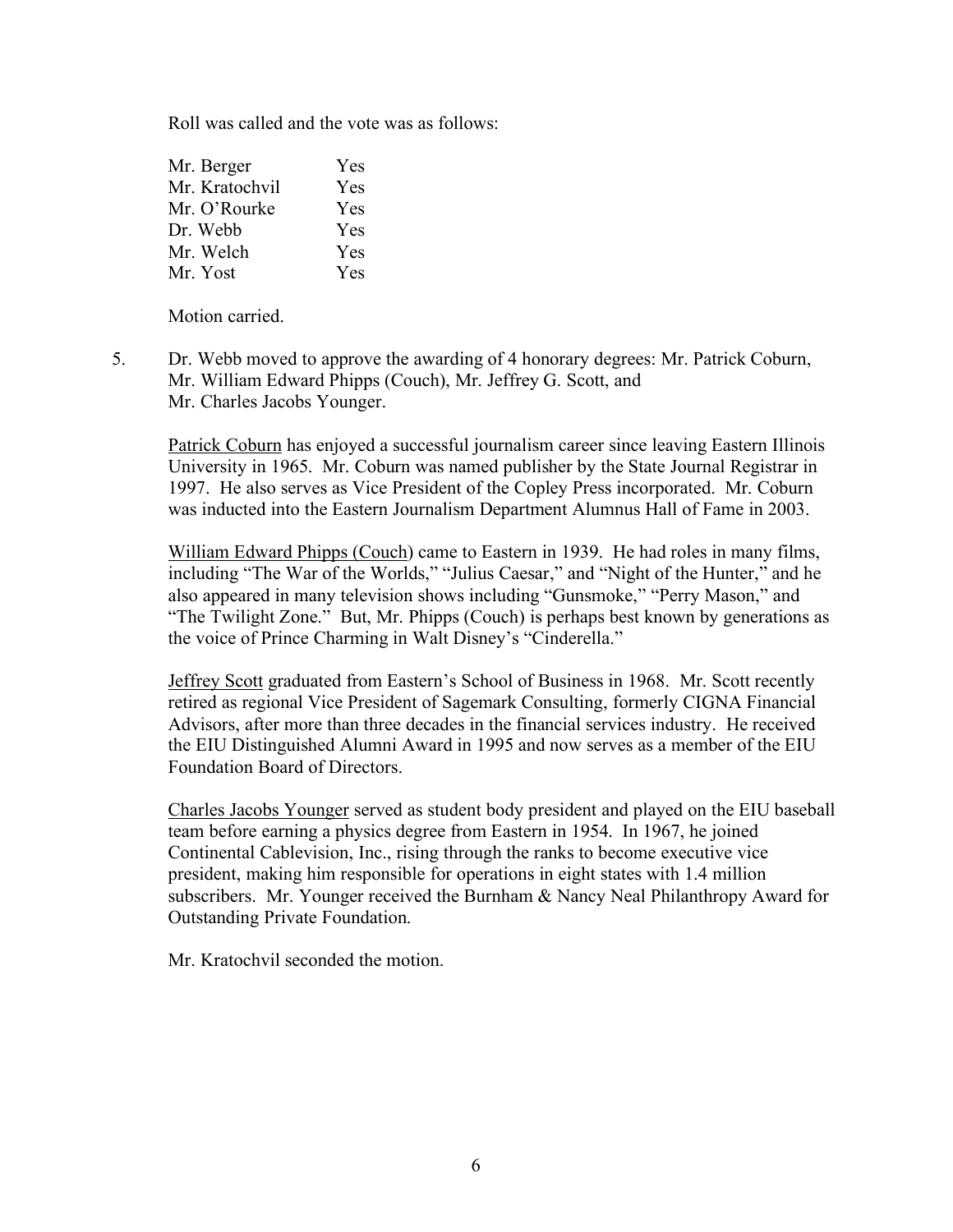Roll was called and the vote was as follows:

| Mr. Berger     | Yes |
|----------------|-----|
| Mr. Kratochvil | Yes |
| Mr. O'Rourke   | Yes |
| Dr. Webb       | Yes |
| Mr. Welch      | Yes |
| Mr. Yost       | Yes |

Motion carried.

6. Mr. Kratochvil moved to approve, pursuant to section VI.C. of the Board of Trustees *Regulations* and in accordance with the University's *Internal Governing Policies* [148], the Unversity Naming Committee's recommendation to the President that the central foyer in the Livingston C. Lord Administration Building be named: "Cougill Foyer." Max and Mary Cougill have donated a philanthropic gift of \$500,000 to help fund the renovation of the first floor hallways of the Livingston C. Lord Administration Building. Mr. Welch seconded the motion.

Roll was called and the vote was as follows:

| Mr. Berger     | Yes        |
|----------------|------------|
| Mr. Kratochvil | Yes        |
| Mr. O'Rourke   | <b>Yes</b> |
| Dr. Webb       | <b>Yes</b> |
| Mr. Welch      | Yes        |
| Mr. Yost       | Yes.       |
|                |            |

Motion carried.

# **Information Items**

Update on Campus Construction – The Doudna Fine Arts Center will be 183,000 square feet. There are four separate projects: Section A, the new music department, theatre stage and lecture hall; Section B, the Dvorak Concert Hall, labs and offices; Section C, home of the visual arts; and Section D, the 290 seat performance venue, studio theatre, and instructional shops. Blair Hall is expected to re-open in the first two weeks of April. The third floor is complete, and furniture will be moving in. The second floor will be finished by the end of February. Construction on the addition to the Lantz Field House will begin probably the last week of April or the first week of May.

Financial Aid Programs Report – In FY 2005, 78.8 percent of Eastern's student body received some form of financial assistance – loans, scholarships, grants, tuition waivers, and/or employment – from various federal, state and university programs. Financial Aid in FY 2005 totaled \$68,863,268 at Eastern; 59.1% came from federal sources, 14.4% from the State, 17.3% from institutional sources and 9.2% from other sources.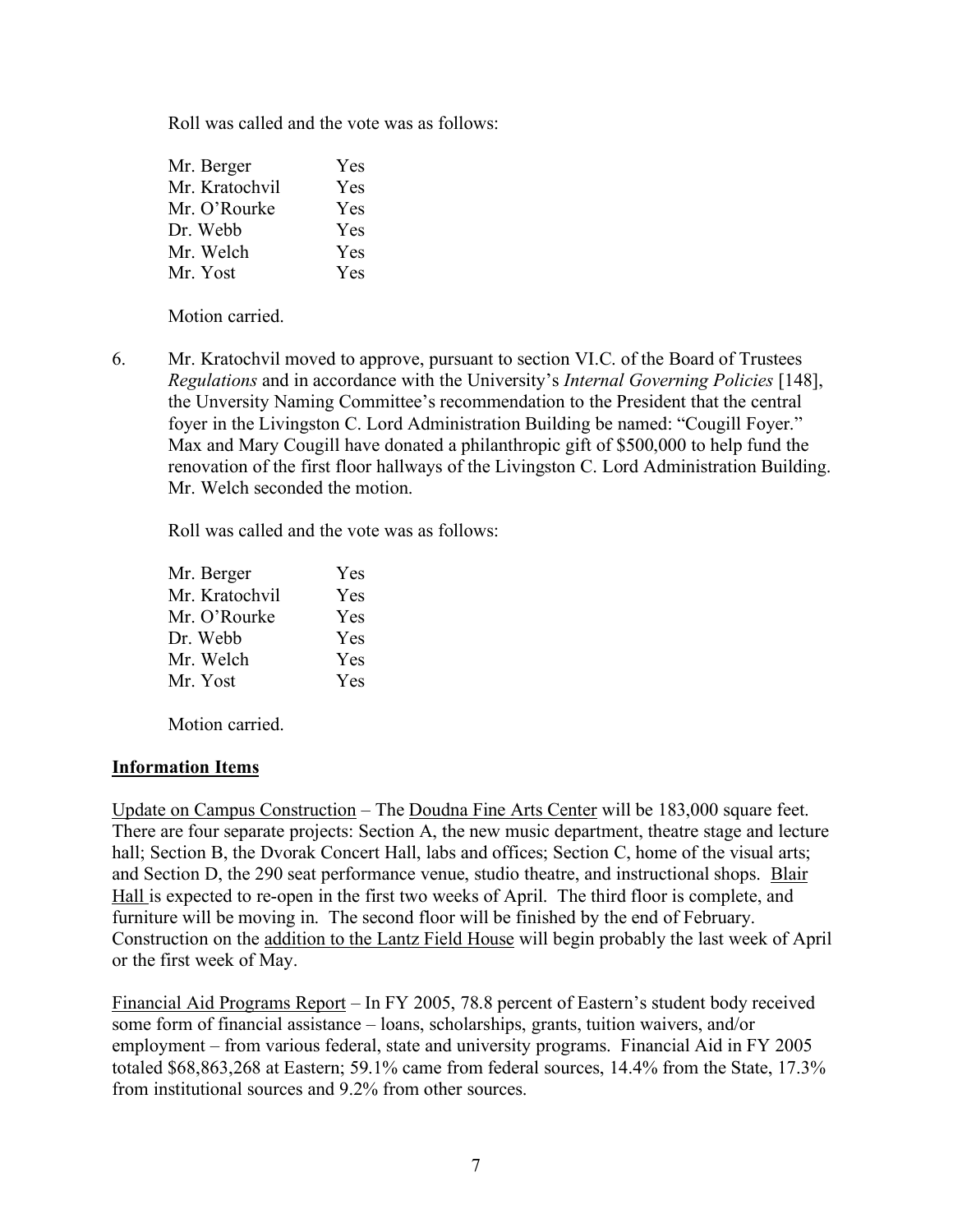Summary of Purchases \$100,000 - \$249,999 –

| <b>Vendor</b>      | Type of Purchase            | <b>Bids</b> | Amount    |
|--------------------|-----------------------------|-------------|-----------|
| Kam Services, Inc. | Asbestos abatement services |             | \$150,000 |

Deposit and Investment Report – For three months ending December 31, 2005: Operating Funds Investment Performance – The University had an average daily investment balance of \$43,253,915.32 and a net average daily balance of \$40,277,230.04. The annualized average yield was 3.94 percent. Endowment Funds Investment Performance – The Portfolio Market Value as of December 31, 2005 was \$493,352.24, which was a 2.52 percent return on investments for the quarter.

# **President's Report**

Eastern has reached the goal of \$10 million in the fundraising campaign. The Council on University Planning and Budgeting (CUPB) is in the process of possibly revising our current Mission Statement. The CUPB subcommittee is gathering information from constituent groups on campus. CUPB will give its recommendations to the President sometime in May. The proposed revisions to the Mission Statement will be brought to the Board in either June or September for approval.

Ms. Brenda Majors, Director of Admissions, and Ms. Rita Pearson, Coordinator of Transfer Relations, presented a general overview of the transfer population and the programs and services provided at Eastern. In the Fall of 2003, 34 percent of all new students were transfer students with a yield of 67 percent (students who after admission actually enrolled at the University), and in the Fall of 2005, 39 percent of all new students were transfer students with a yield of 71 percent.

### **Report from Constituencies**

Student Senate - Mr. Ryan Berger reported that since the last Board of Trustees meeting, members of the Student Body traveled to Springfield to speak with legislators on Eastern Illinois University's behalf. Student Government is also working on Panther Service Day, Unity Week, The Red Dot campaign, and Sandwich Boards.

### **Committee Reports**

Finance/Audit Committee - Dr. Robert Webb reported that the committee discussed the budget for FY 2007 and the issue of approved Board travel.

Board Relations - Mr. Roger Kratochvil reported that he met with Dr. Nilsen and discussed the "You Are EIU" campaign and the larger campaign that is part of the fundraising efforts at EIU. Mr. Kratochvil and Dr. Nilsen also discussed alumni activities underway to gain support from our alumni and legislative activities.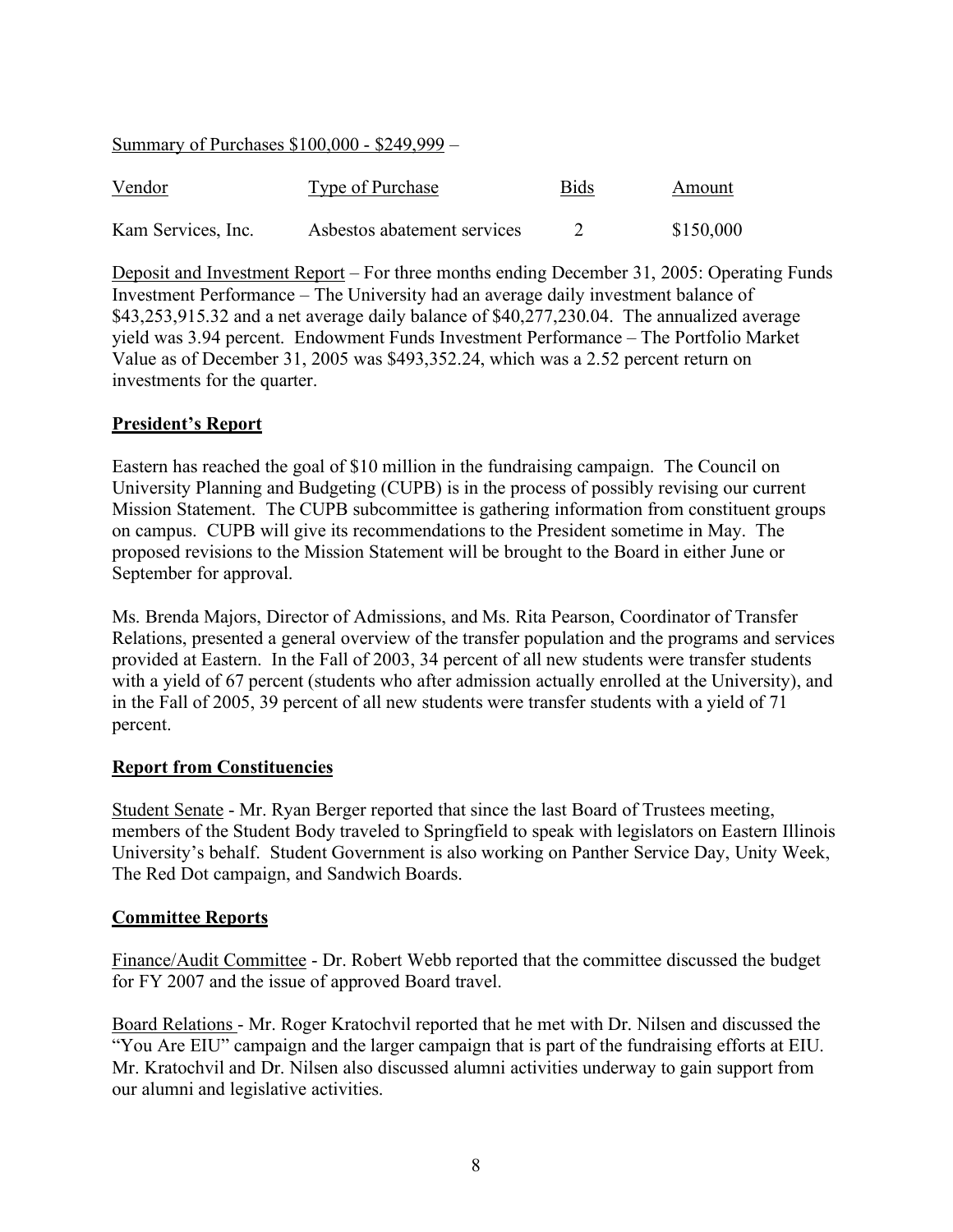Executive/Planning Committee - Mr. Don Yost , no report.

Academic and Student Affairs Committee - Mr. Leo Welch reported that the proposal for the nursing program will come before the Illinois Board of Higher Education (IBHE) at the April 4<sup>th</sup> meeting. Study Abroad is expanding the offerings available through Eastern Illinois University. Dr. Nadler gave a presentation on the Financial Aid Report and the housing rates for AY 2006- 2007.

Board Regulations Committee - Mr. Leo Welch reported that the revised Board Regulations have been submitted to the President's Council for review.

# **Other Matters**

Report from the Illinois Board of Higher Education (IBHE) - Mr. Welch attended the IBHE meeting on April 4. He reported on a presentation given by Dr. Carol Twigg, President and CEO of the National Center for Academic Transformation, on improving access through a scaleable course redesign program. The thrust of the presentation was to improve learning with lower costs through technology.

EIU Foundation Board Meeting - Mr. Kratochvil, the BOT representative on the EIU Foundation Board, apologized publicly for being unable to attend the meeting today. The BOT meeting and the EIU Foundation Board meeting were scheduled at the same time.

Board Retreat - President Hencken informed the Board that no contracts have been signed for the Retreat. Originally, June 4 and 5, Monday and Tuesday, were the dates being considered for the Retreat; however, the IBHE meeting is June 5, and the President and Mr. Welch would have to leave the Retreat to go to the meeting. Dr. Nilsen is checking with Dr. John Moore to see if he is available on Saturday and Sunday, June 2 and 3. Mr. Welch suggested that the Board decide what the Trustees want to do at this retreat and decide what kind of a facilitator is needed. President Hencken asked the Trustees to send to him or to Ms. Nimmons, or both, any items to be included on the agenda, so the agenda can be generated.

# **Action Items Continued**

7. Mr. Welch moved to approve the minutes from the December 14, 2005 Board of Trustees meeting. Mr. O'Rourke seconded it.

Roll was called and the vote was as follows:

| Mr. Berger     | <b>Yes</b> |
|----------------|------------|
| Mr. Kratochvil | <b>Yes</b> |
| Mr. O'Rourke   | Yes        |
| Dr. Webb       | <b>Yes</b> |
| Mr. Welch      | <b>Yes</b> |
| Mr. Yost       | <b>Yes</b> |

Motion carried.